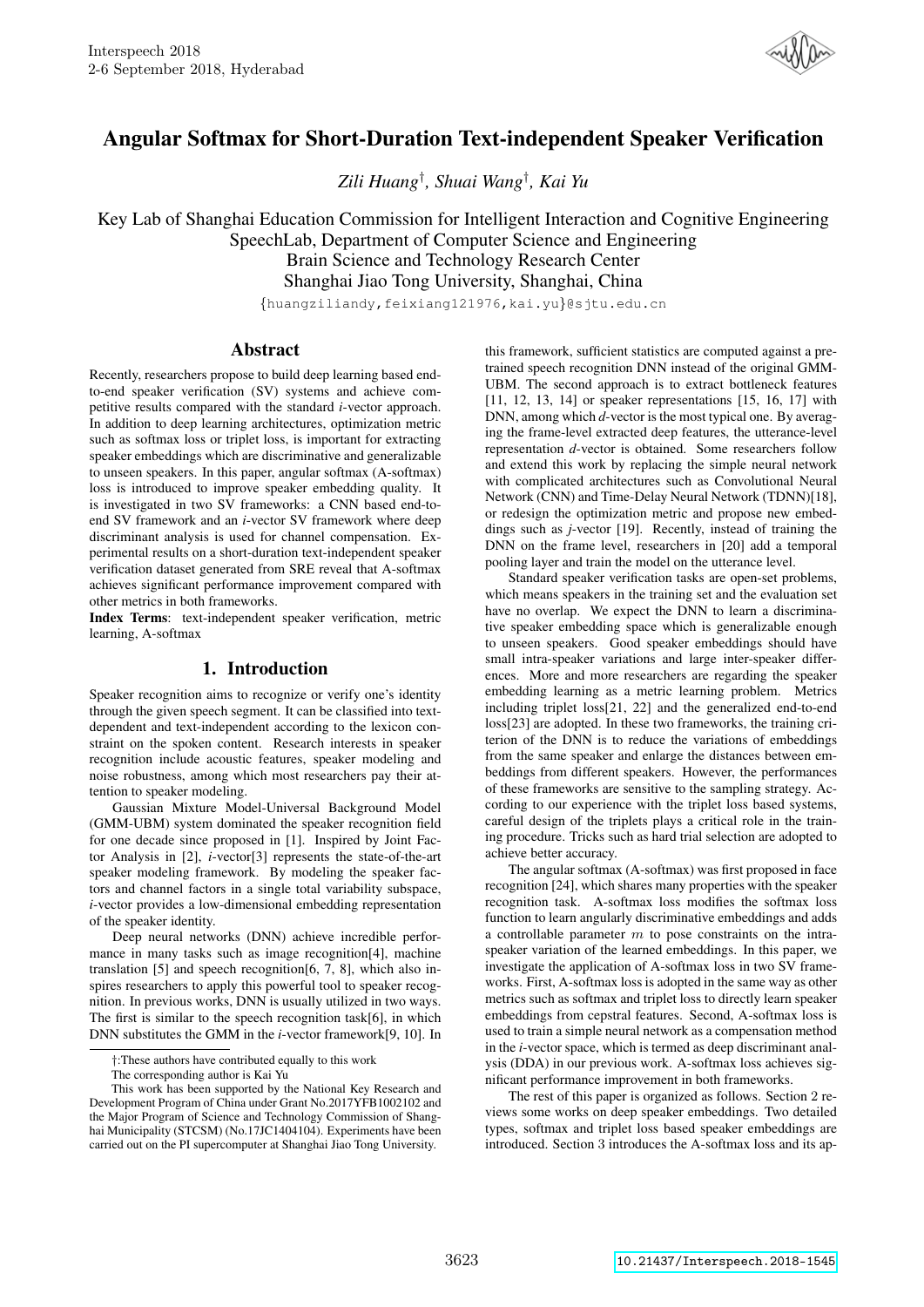plication for deep speaker embedding learning. Section 4 introduces an intra-speaker variability compensation method named DDA and how we incorporate A-softmax loss into this framework. We discuss the experiments and analyze the results in Section 5. Section 6 concludes this paper.

# 2. Deep Speaker Embeddings

One of the most common applications of DNN in speaker verification is to learn speaker representations (extract speaker embeddings). Researchers investigated different deep learning architectures[18, 25] and optimization metrics[23, 25, 26] to learn compact and discriminative speaker embeddings. In this section, two frameworks to extract deep speaker embeddings are introduced.

### 2.1. Softmax loss based speaker embeddings

Softmax loss is the most commonly used classification loss function, which is formulated as

$$
\mathcal{L}_{\text{softmax}} = -\frac{1}{N} \sum_{i} \log \left( \frac{e^{\mathbf{w}_{y_i}^{\top} \mathbf{x}_i + b_{y_i}}}{\sum_{j} e^{\mathbf{w}_j^{\top} \mathbf{x}_i + b_j}} \right) \tag{1}
$$

where N is the number of samples,  $x_i$  is the deep feature of the *i*-th sample and  $y_i$  is the corresponding label index. W is the parameter of the last fully connected layer and b is the bias term. The softmax loss based SV system is shown in Figure 1. The deep neural network takes the cepstral features as the input. After several frame-level layers, a temporal pooling layer aggregates the frame-level features from the same utterance to a single utterance representation. Compared with the classical *d*-vector[9], the DNN is trained on the utterance level. It should be noted that our implementation also differs from the one in [20, 27], because we didn't take the covariance statistics into consideration in the temporal pooling layer.



Figure 1: *Softmax loss based speaker verification*

### 2.2. Triplet loss based speaker embeddings

Triplet loss explicitly reduces intra-class variations and enlarges inter-class differences[21]. The architecture of triplet loss based system is depicted in Figure 2[28]. In the training stage, we first organize the samples into triplets. Each triplet consists of an anchor (an utterance from a specific speaker), a positive sample (an utterance from the same speaker) and a negative sample (an utterance from a different speaker). Similar to the architecture in Section 2.1, the deep neural network also derives utterancelevel embeddings from frame-level features with a temporal pooling layer. The triplet loss is calculated with the utterance embeddings in the same triplet and back-propagation algorithm is performed to update parameters.



Figure 2: *Triplet loss based speaker verification*

# 3. Angular softmax (A-softmax) loss based speaker embeddings

Although researchers have obtained promising results using the deep neural networks supervised by aforementioned metrics, some problems also exist. In the softmax loss based systems, there is no explicit constraint on the intra-speaker variation. As a result, the generalization ability of the model is doubtful. Although triplet loss supervised speaker embeddings exhibit good properties on discriminative ability and robustness[21, 28], complex sample mining is required, which is time-consuming and performance-sensitive. In this section, we introduce the angular softmax (A-softmax) loss[24] and its application for deep speaker embedding learning.

## 3.1. Angular softmax

The motivation of A-softmax loss comes from the observation shown in Figure 3. The embeddings supervised by softmax loss have great discrimination ability in the angular space (which is also mentioned in the center loss related research [29]).



Figure 3: *Decision boundary learned by Softmax loss*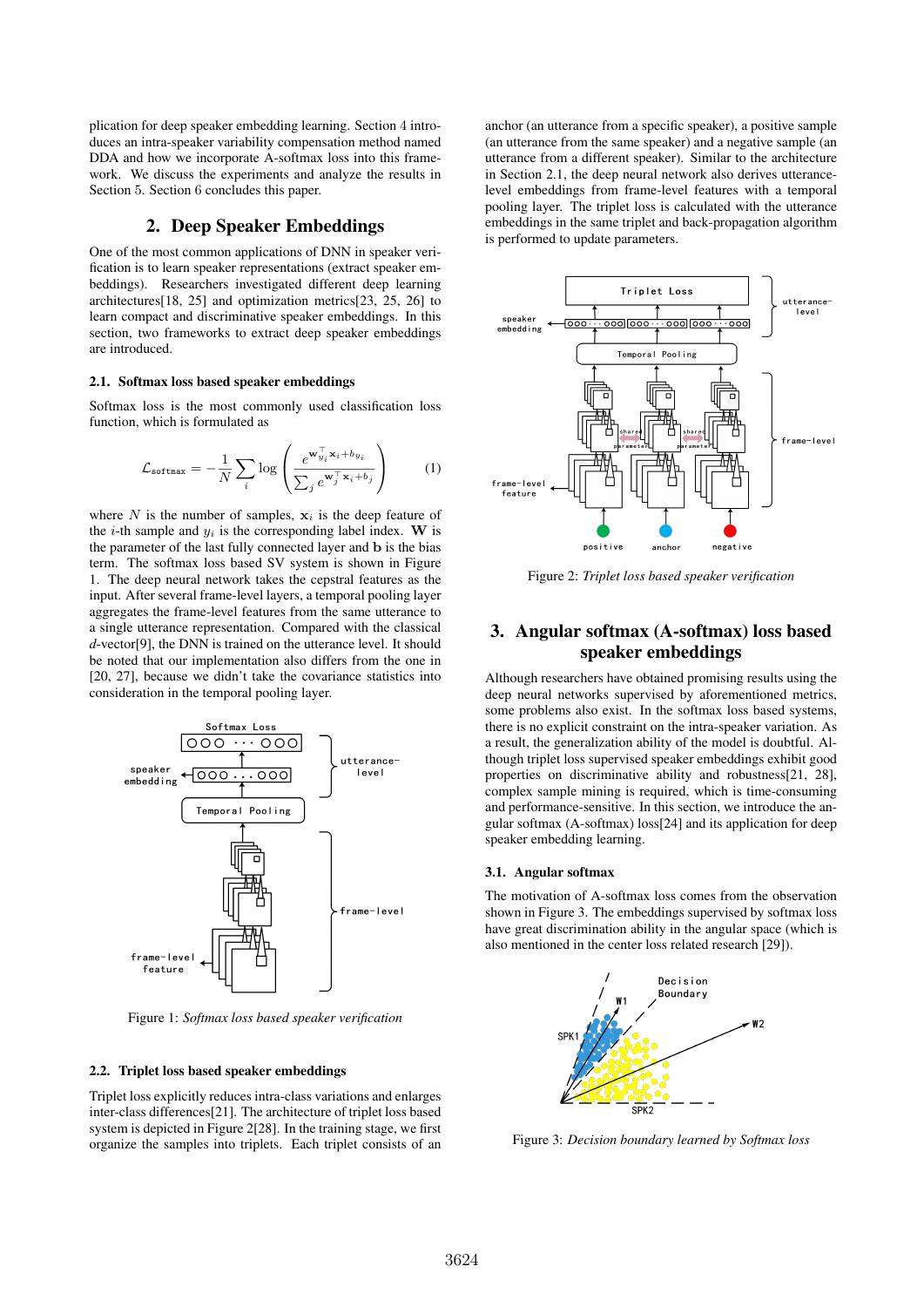If we further constrain that  $||\mathbf{w}_i|| = 1$  (this is accomplished by normalizing the weight matrix every time it is updated) and  $b_j = 0$ , the softmax function becomes the modified softmax loss,

$$
\mathcal{L}_{\text{modified}} = -\frac{1}{N} \sum_{i} \log \left( \frac{e^{||\mathbf{x}_{i}||\cos(\theta_{y_{i},i})}}{\sum_{j} e^{||\mathbf{x}_{i}||\cos(\theta_{j,i})}} \right) \tag{2}
$$

where  $\theta_{j,i}$  is the angle between  $w_j$  and  $x_i$ . This formula shows the probability of a sample  $i$  belonging to a class  $j$  is only determined by the angle  $\theta_{j,i}$  between them. The training process aims to reduce the angle between the sample and the corresponding class and enlarge the angle with other classes.

Different from the softmax and modified softmax loss, the A-softmax loss not only separates samples in the angular space, but also enforces an angular margin between classes. Traditional softmax function classifies sample  $i$  into its corresponding class  $y_i$  if  $\forall k \neq y_i$ ,  $\mathbf{w}_{y_i} \mathbf{x}_i + b_{y_i} > \mathbf{w}_k \mathbf{x}_i + b_k$ , and the modified softmax loss requires  $\forall k \neq y_i$ ,  $\cos(\theta_{y_i,i}) > \cos(\theta_{k,i})$ . Asoftmax loss makes it more stringent to classify a sample into the corresponding class. It requires  $\forall k \neq y_i$ ,  $\cos(m\theta_{y_i,i})$  $cos(\theta_{k,i})$  where m is an integer and  $m > 2$ . By directly formulating this idea into the modified softmax loss, we derive

$$
\mathcal{L}_{\text{angular}} = -\frac{1}{N} \sum_{i} \log \left( \frac{e^{||\mathbf{x}_{i}||\cos(m\theta_{y_{i},i})}}{Z} \right) \tag{3}
$$

$$
Z = e^{\|\mathbf{x}_i\| \cos(m\theta_{y_i,i})} + \sum_{j \neq y_i} e^{\|\mathbf{x}_i\| \cos(\theta_{j,i})}
$$
 (4)

where  $\theta_{y_i,i} \in [0, \frac{\pi}{m}]$ . This constraint can be removed by substituting the cosine function with a monotonic function  $\psi(\theta_{y_i,i}) =$  $(-1)^k \cos(m\theta_{y_i,i}) - 2k$ , where  $\theta_{y_i,i} \in \left[\frac{k\pi}{m}, \frac{(k+1)\pi}{m}\right]$  and  $k \in [0, m - 1]$ .  $m \geq 1$  is an integer that controls the size of angular margin. (When  $m = 1$ , A-softmax loss becomes the modified softmax loss.) Therefore, the A-softmax loss is formulated as

$$
\mathcal{L}_{\text{angular}} = -\frac{1}{N} \sum_{i} \log \left( \frac{e^{||\mathbf{x}_{i}||\psi(\theta_{y_{i},i})}}{Z} \right) \tag{5}
$$

$$
Z = e^{||\mathbf{x}_i||\psi(\theta_{y_i,i})} + \sum_{j \neq y_i} e^{(||\mathbf{x}_i|| \cos(\theta_{j,i}))}
$$
 (6)

The learned decision boundary is depicted in Figure 4. Compared with softmax loss in Figure 3, A-softmax loss greatly enlarges the angular margin of the deep features.

#### 3.2. A-softmax loss based speaker embeddings

As introduced in Section 3.1, A-softmax enlarges the angular margin between different classes and forces embeddings from the same speaker to approach their corresponding w-vector. This effect is quite similar to softmax loss combined with center loss[29], despite the distance measurement differs. The architecture of A-softmax loss based speaker verification system is similar to the one depicted in Figure 1, and the only difference is the training criterion.

## 4. Deep Discriminant Analysis

Although *i*-vector is the state-of-the-art method for textindependent speaker verification, it models the speaker factors and channel factors in the same variability space. Channel compensation methods such as Linear Discriminant Analysis (LDA)



Figure 4: *Decision boundary learned by A-softmax loss*

and Probability Linear Discriminant Analysis (PLDA) are usually applied to the raw *i*-vectors. Through reducing the intraspeaker variations and enlarging the inter-speaker differences, LDA projects *i*-vectors onto a more discriminative space. We proposed a neural network based compensation scheme (termed as deep discriminant analysis, DDA) in [30], which shares the same spirit with LDA. In [30], the DDA is trained with the joint supervision of softmax loss and center loss. The center loss is formulated as

$$
\mathcal{L}_{\text{center}} = \frac{1}{2} \sum_{i} ||\mathbf{x}_{i} - \mathbf{c}_{y_{i}}||_{2}^{2} \tag{7}
$$

where  $\mathbf{c}_{y_i}$  denotes the  $y_i$ th class center of deep features. Experiments reveal DDA's superiority over traditional compensation methods such as LDA and PLDA. In this paper, we extend our previous work by adopting the A-softmax loss as the optimization criterion.



Figure 5: *Deep discriminant analysis*

As shown in Figure 5, the compensation neural network can be trained against center loss or A-softmax loss. Given the raw *i*-vector x, the compensated lower-dimension speaker embedding y is represented as  $y = \mathcal{G}(x)$ , where  $\mathcal{G}(\zeta)$  denotes the nonlinear transformation function learned by the NN with the training data.

## 5. Experiments

## 5.1. Dataset

Following our previous works[28, 30], we evaluate the performance of our methods on a short-duration text-independent dataset generated from the NIST SRE corpus. This short duration text-independent task is more challenging for speaker verification. The training set consists of selected data from SRE04- 08, Switchboard II phase 2, 3 and Switchboard Cellular Part1, Part2. The utterances are chopped into short segments ranging from 3-5s after we remove silence frames with an energybased VAD. The training set contains 4000 speakers and each speaker has 40 short utterances. The enrollment set and test set are selected from NIST SRE 2010 following a similar procedure. The enrollment set contains 300 speaker models (150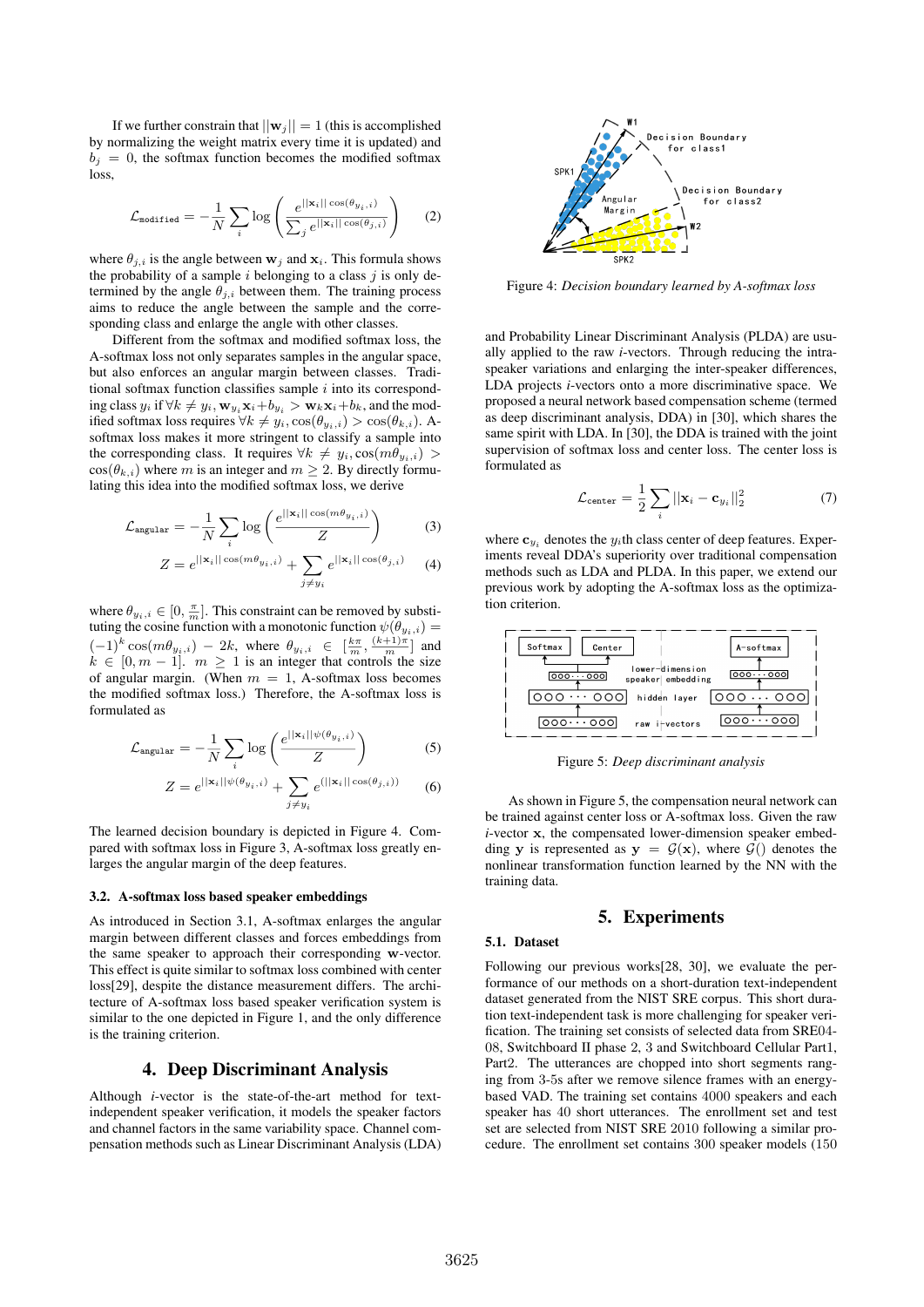males and 150 females) and each model is enrolled by 5 utterances. The test set consists of 4500 utterances from the 300 models in the enrollment set. There are 392660 trials in the trial list, with 15 positive samples and 1294 negative samples on average for each model. No cross-gender trial exists. The detailed segmentation files and trial list will be released at https: //github.com/wsstriving/DEL\_Segments.git.

#### 5.2. Implementation Details

Our baseline system is a standard *i*-vector system based on Kaldi SRE10 V1 recipe[31]. 20-dimension MFCCs with a frame-length of 25ms are extracted as front-end features, which are then extended to 60 dimensions with delta and acceleration. The UBM is a 2048 component full covariance GMM and the dimension of extracted *i*-vectors is 400. PLDA serves as the scoring back-end. The UBM, T-maxtrix and PLDA are trained with the training set mentioned in Section 5.1.

The softmax loss, triplet loss and A-softmax loss based systems adopt the same neural network architecture in Figure 6. It is a VGG-style CNN with 4 convolution layers, 2 max pooling layers and 1 fully-connected layer to extract the frame-level features. The frame-level features are averaged to utterance embeddings via a temporal pooling layer. The embedding dimension is set to 400 in all experiments.

The initial learning rate is set as 0.01 and is gradually reduced according to the validation accuracy. For triplet loss based system, we adopt the same configuration and strategy in our previous work[28]. For the A-softmax loss based system, to make training easier and more stable, we initialize the parameters with pretrained softmax models. 36-dimension Fbank features are extracted as front-end features for all the three systems and we extend 8 frames on each side to form the  $17 \times 36$ time-frequency feature maps for each frame.



Figure 6: *VGG-style CNN architecture in our end-to-end system*

#### 5.3. Results and Analysis

The A-softmax loss based embeddings are evaluated on the dataset described in Section 5.1 and compared with other speaker embeddings. Cosine distance scoring (CDS) is used as the back-end for neural embeddings. As shown in Table 1, softmax loss based speaker embeddings slightly outperform the *i*-vector/PLDA framework, which exhibits the effectiveness of utterance-level training (Classical *d*-vector is also experimented but cannot achieve comparable performance therefore not listed here). Through careful triplets designing and the "hard trial selection" trick, the Euclidean margin based triplet loss achieve better performance than the softmax loss. The best result is obtained from A-softmax loss, which outperforms *i*-vector/PLDA and traditional softmax by 24.4% and 19.4%, respectively.

## *5.3.1. Impact of the hyper-parameter*

Intuitively, the hyper-parameter  $m$  controls the size of the angular margin. Larger  $m$  gives more stringent constraint on the distribution of the deep embeddings and enforces a larger angular

Table 1: *EER comparison of different speaker embeddings, CDS as the scoring back-end*

| Embeddings                | EER $(\% )$ |
|---------------------------|-------------|
| $i$ -vector (PLDA)        | 4.96        |
| Softmax Embeddings        | 4.65        |
| <b>Triplet Embeddings</b> | 4.33        |
| A-softmax Embeddings      | 3.75        |

margin between classes. However, larger  $m$  also leads to slower convergence. In our experiment, the performance of modified softmax  $\text{loss}(m = 1)$  is close to the traditional softmax. With more stringent constraint posed by a larger  $m$ , the performance will be enhanced. The best result is obtained when  $m = 3$ , outperforming *i*-vector/PLDA framework by 24.4%. No further performance improvement is observed with a larger m.

Table 2: *Impact of the hyper-parameter* m

| Ίl                   |  |             |  |
|----------------------|--|-------------|--|
| LLIN<br>$\mathbf{v}$ |  | <b>X 75</b> |  |

#### *5.3.2. Compensation in the i-vector space*

As described in Section 4, we incorporated A-softmax loss into the DDA compensation framework in the *i*-vector space. In Table 3, we illustrate the superiority of A-softmax loss based DDA as a scoring backend. The dimension of the raw *i*-vector is 400, and the transformed embedding dimension is set to 300 for both LDA and DDA. m is set to 3 in the A-softmax loss based DDA.

Table 3: *EER (%) of different compensation methods*

| Methods         | CDS  | PLDA |
|-----------------|------|------|
| <b>Baseline</b> | 6.8  | 4.96 |
| LDA.            | 5.67 |      |
| DDA(Center)     | 4.44 |      |
| DDA(A-softmax)  | 4.27 |      |

As shown in Table 3, our proposed DDA clearly outperforms traditional LDA and PLDA. This performance is further enhanced if we substitute A-softmax loss for center loss. However, as shown in [30], both LDA and the proposed compensation methods are not compatible with PLDA on this dataset, which are not listed here.

## 6. Conclusions

In this paper, we investigate the application of angular softmax (A-softmax) in speaker verification. Inspired by the fact that the features learned by softmax loss have intrinsic angular distribution, A-softmax loss makes more stringent requirements during training to enforce an angular margin between different classes. Two A-softmax loss based SV frameworks are investigated, 1) a CNN based end-to-end SV framework 2) an *i*-vector SV framework where DDA is used for channel compensation. The proposed methods are evaluated on a shortduration text-independent speaker verification dataset generated from the SRE corpus. Relative improvements of 24.4% and 13.9% against the *i*-vector/PLDA baseline have been achieved in the two proposed A-softmax loss based frameworks, respectively.